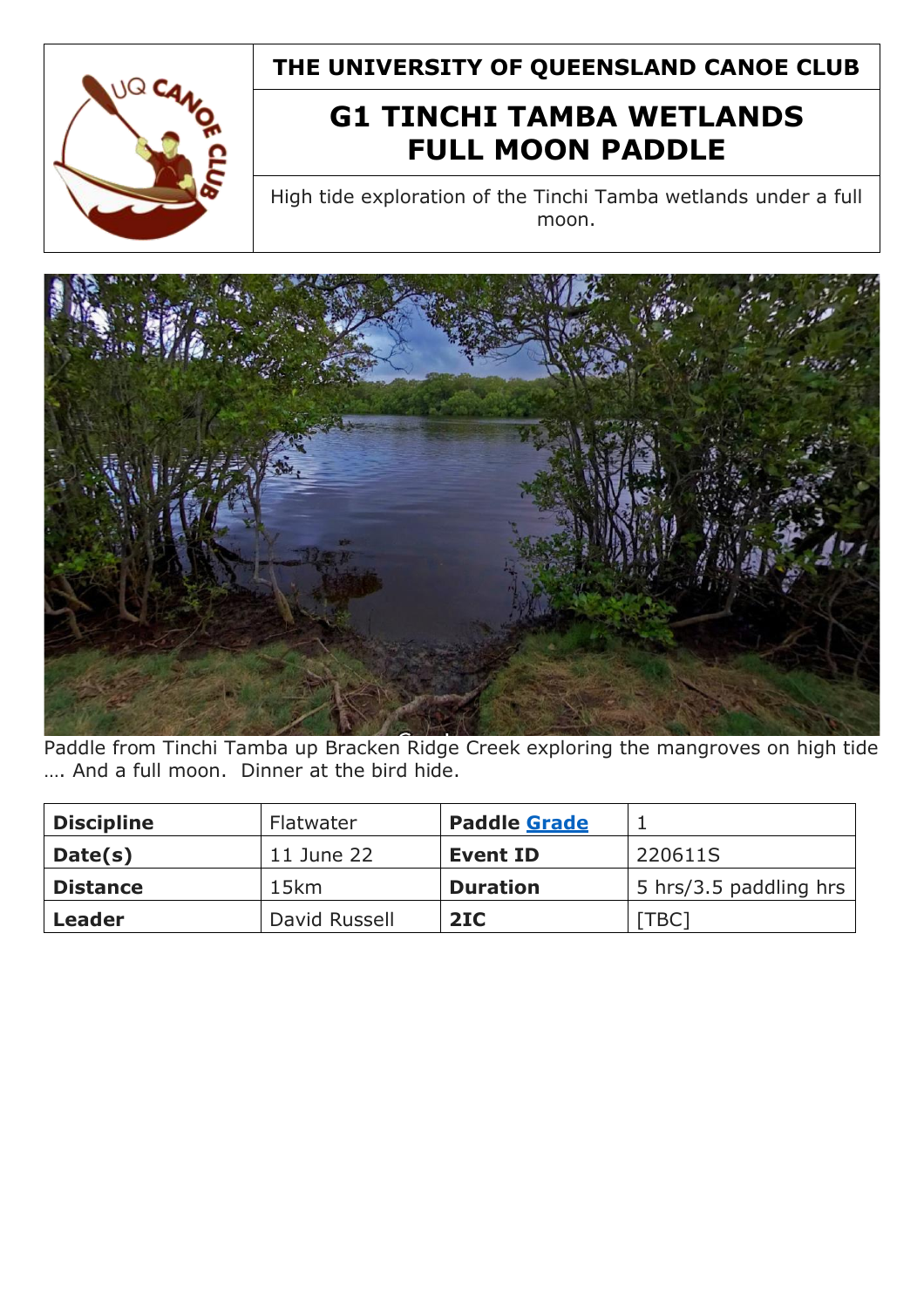

Route Map

| <b>Tides @</b><br><b>Deepwater Bend</b> | 2.32m 19:29 | <b>Moonrise</b> | 14:17 |
|-----------------------------------------|-------------|-----------------|-------|
| <b>Sunset</b>                           | 17:00       |                 |       |

#### **Trip Outline**

- 15:45 PM Meet club shed to pack trailer
- 16:15 PM depart club shed
- 17:00 PM Boat ramp, Deepwater Bend (345D Wyampa Rd, Bald Hills). [\(https://w3w.co/spots.risk.olive\)](https://w3w.co/spots.risk.olive)
- 17:30 PM depart
- 19:00 Dinner at Bracken Ridge bird hide [\(https://w3w.co/hulk.headed.things\)](https://w3w.co/hulk.headed.things)
- 19:30 Depart Lunch
- 20:45 Arrive Takeout
- 21:15 Depart Takeout
- 22:00 Arrive Shed
- 22:30 Depart Shed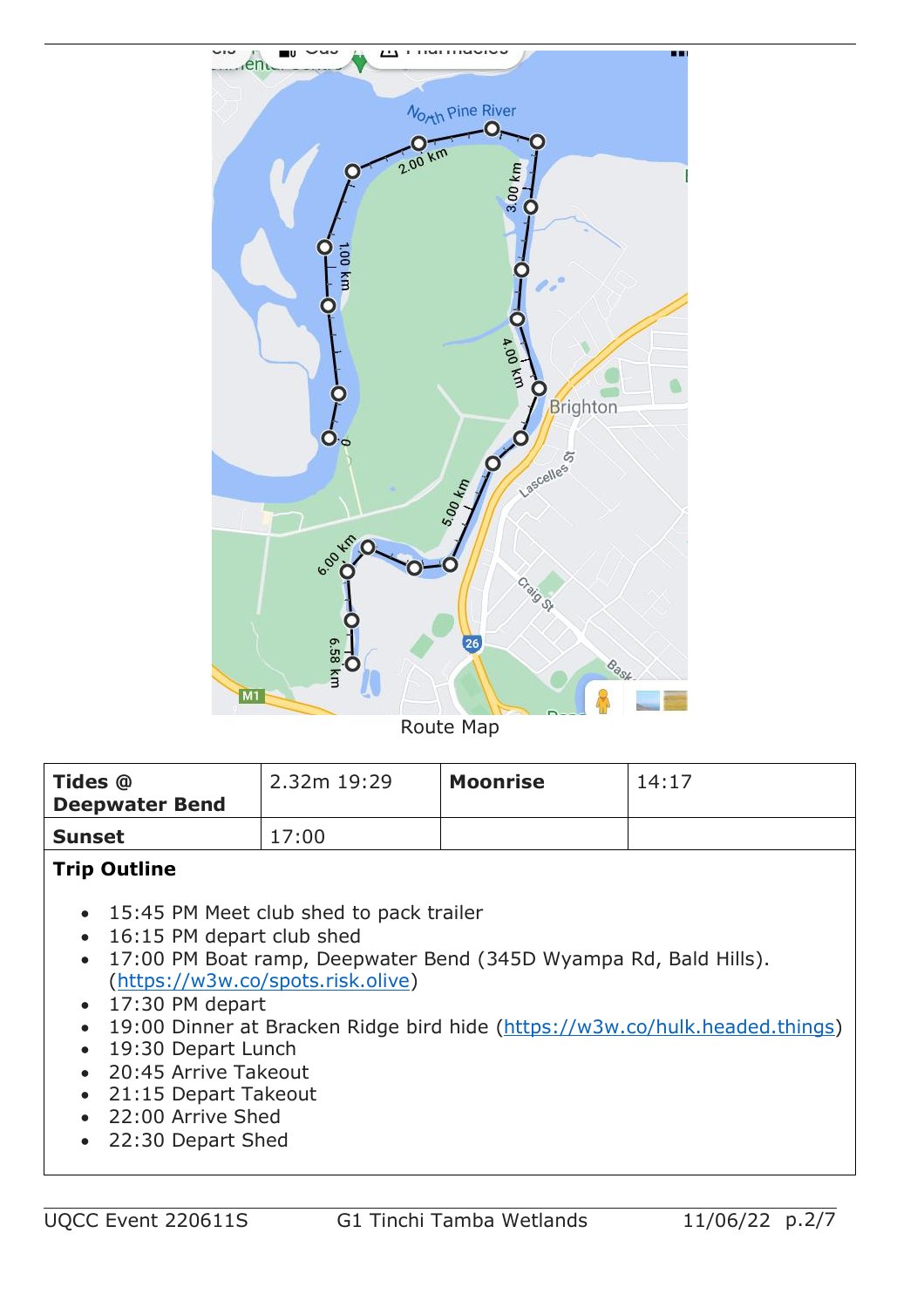





**Take Out in Point**

| <b>Put in Point</b> | 345D Wyampa<br>Rd, Bald Hills.<br>(https://w3w.co/<br>spots.risk.olive) | <b>Take-out Point</b> |  |
|---------------------|-------------------------------------------------------------------------|-----------------------|--|
| <b>Facilities</b>   | Toilets & fresh water at boat ramp.                                     |                       |  |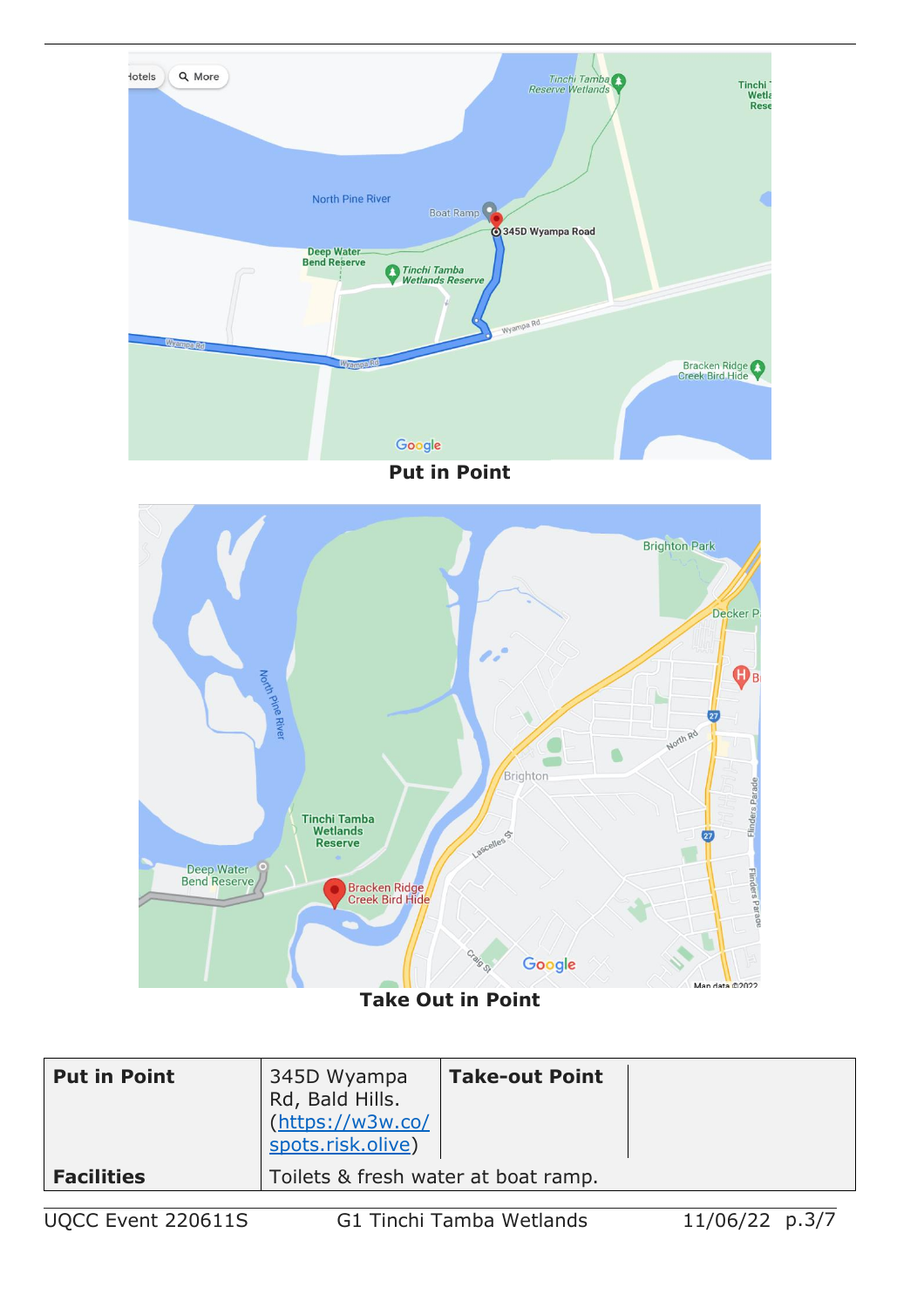# **SAFETY**

| If you have medical conditions, consult your doctor, let the leader know if they are<br>relevant (eg asthma, diabetes, heart conditions, allergies, epilepsy, etc), and bring<br>any required medication.                                                                                                                                                                                                                                                                                                                                                                                                                                                 |                                                                                                                                                                                                                        |                                                                                                                                                                                                                                                                                                                                                                                                                                                                                                                                                                                                                                                                                                                                                          |  |  |
|-----------------------------------------------------------------------------------------------------------------------------------------------------------------------------------------------------------------------------------------------------------------------------------------------------------------------------------------------------------------------------------------------------------------------------------------------------------------------------------------------------------------------------------------------------------------------------------------------------------------------------------------------------------|------------------------------------------------------------------------------------------------------------------------------------------------------------------------------------------------------------------------|----------------------------------------------------------------------------------------------------------------------------------------------------------------------------------------------------------------------------------------------------------------------------------------------------------------------------------------------------------------------------------------------------------------------------------------------------------------------------------------------------------------------------------------------------------------------------------------------------------------------------------------------------------------------------------------------------------------------------------------------------------|--|--|
| <b>Risks and Management</b>                                                                                                                                                                                                                                                                                                                                                                                                                                                                                                                                                                                                                               |                                                                                                                                                                                                                        |                                                                                                                                                                                                                                                                                                                                                                                                                                                                                                                                                                                                                                                                                                                                                          |  |  |
|                                                                                                                                                                                                                                                                                                                                                                                                                                                                                                                                                                                                                                                           |                                                                                                                                                                                                                        | <b>Club Sea Kayak Risk Assessment</b> (Detailed Risk Assessments on request)                                                                                                                                                                                                                                                                                                                                                                                                                                                                                                                                                                                                                                                                             |  |  |
| $\boxtimes$ Drowning<br>$\boxtimes$ Sunburn<br>$\boxtimes$ Medical Conditions<br>$\boxtimes$ Cuts Strains and Sprains<br>$\boxtimes$ Dehydration<br>$\boxtimes$ Ineffective Rudder<br>$\Box$ Entire Group Capsizing<br>$\boxtimes$ Hypothermia<br>$\boxtimes$ Heat Exhaustion / Hyperthermia<br>$\boxtimes$ Tripping While Walking<br><b>Group Getting Lost</b><br>$\boxtimes$ Getting Separated from Group<br>$\boxtimes$ Animals and Plants (minor injury)<br>$\boxtimes$ Animals and Plants (major injury)<br>$\boxtimes$ Bad Weather / Weather Change<br>Sea Sickness<br>$\boxtimes$ Capsize<br><b>Rough Seas</b><br>Surf<br>$\boxtimes$ Sinking Boat |                                                                                                                                                                                                                        | $\boxtimes$ Fitness / Fatigue<br>$\boxtimes$ Equipment Failure<br>$\boxtimes$ Enter / Exit Boat<br>$\boxtimes$ Carrying Boats<br>$\Box$ Algae / Contamination<br>$\boxtimes$ Boat Traffic / Shipping<br>$\boxtimes$ Separation from Boat<br>$\boxtimes$ Missing / Broken Paddle<br>$\boxtimes$ Paddle Related Injuries / Tendonitis /<br><b>Blisters</b><br>Hit by Paddle<br>$\boxtimes$ Strainers (Overhanging Trees /<br>Mangroves / Fishing lines / Structures<br>$\boxtimes$ Panic / Fear<br>$\boxtimes$ Rocks and Submerged Objects<br>Darkness / Stranded at Night<br>Paddling in the Dark / Night Paddling<br>$\boxtimes$ Cooking<br>Camping<br>Covid<br>$\boxtimes$<br><b>Club Travel Risk Assessment</b> (Detailed Risk Assessments on request) |  |  |
| $\boxtimes$ Drowsiness while Driving                                                                                                                                                                                                                                                                                                                                                                                                                                                                                                                                                                                                                      |                                                                                                                                                                                                                        | $\boxtimes$ Incident/Accident while Driving                                                                                                                                                                                                                                                                                                                                                                                                                                                                                                                                                                                                                                                                                                              |  |  |
| $\boxtimes$ Loads Falling from Vehicle or<br>Trailer, or Hitting Occupants in<br>Accident<br>$\boxtimes$ Injury from Loading / Unloading<br><b>Equipment from Vehicle</b><br>$\boxtimes$ Unleaded Petrol                                                                                                                                                                                                                                                                                                                                                                                                                                                  |                                                                                                                                                                                                                        | $\boxtimes$ Becoming Lost<br>$\boxtimes$ Breakdown or Breakdown in Remote<br>Areas<br><b>Towing Trailer</b><br>$\boxtimes$ Covid                                                                                                                                                                                                                                                                                                                                                                                                                                                                                                                                                                                                                         |  |  |
|                                                                                                                                                                                                                                                                                                                                                                                                                                                                                                                                                                                                                                                           |                                                                                                                                                                                                                        |                                                                                                                                                                                                                                                                                                                                                                                                                                                                                                                                                                                                                                                                                                                                                          |  |  |
| <b>General Risk Management</b>                                                                                                                                                                                                                                                                                                                                                                                                                                                                                                                                                                                                                            |                                                                                                                                                                                                                        |                                                                                                                                                                                                                                                                                                                                                                                                                                                                                                                                                                                                                                                                                                                                                          |  |  |
| <b>Paddler</b><br><b>Requirements</b>                                                                                                                                                                                                                                                                                                                                                                                                                                                                                                                                                                                                                     | Conditions can be calm, but can change dramatically with<br>winds and tides contributing significantly to this.                                                                                                        |                                                                                                                                                                                                                                                                                                                                                                                                                                                                                                                                                                                                                                                                                                                                                          |  |  |
|                                                                                                                                                                                                                                                                                                                                                                                                                                                                                                                                                                                                                                                           | Paddlers must advise leaders if they have health issues or<br>injuries that may affect participation. Ensure medication is<br>carried and is accessible. If unsure, they should check with<br>their doctor beforehand. |                                                                                                                                                                                                                                                                                                                                                                                                                                                                                                                                                                                                                                                                                                                                                          |  |  |
|                                                                                                                                                                                                                                                                                                                                                                                                                                                                                                                                                                                                                                                           | Participants must self-assess their, and their equipment's<br>ability to cope with this grade of club event. The club grading<br>scale is located on the club website. This should be consulted                        |                                                                                                                                                                                                                                                                                                                                                                                                                                                                                                                                                                                                                                                                                                                                                          |  |  |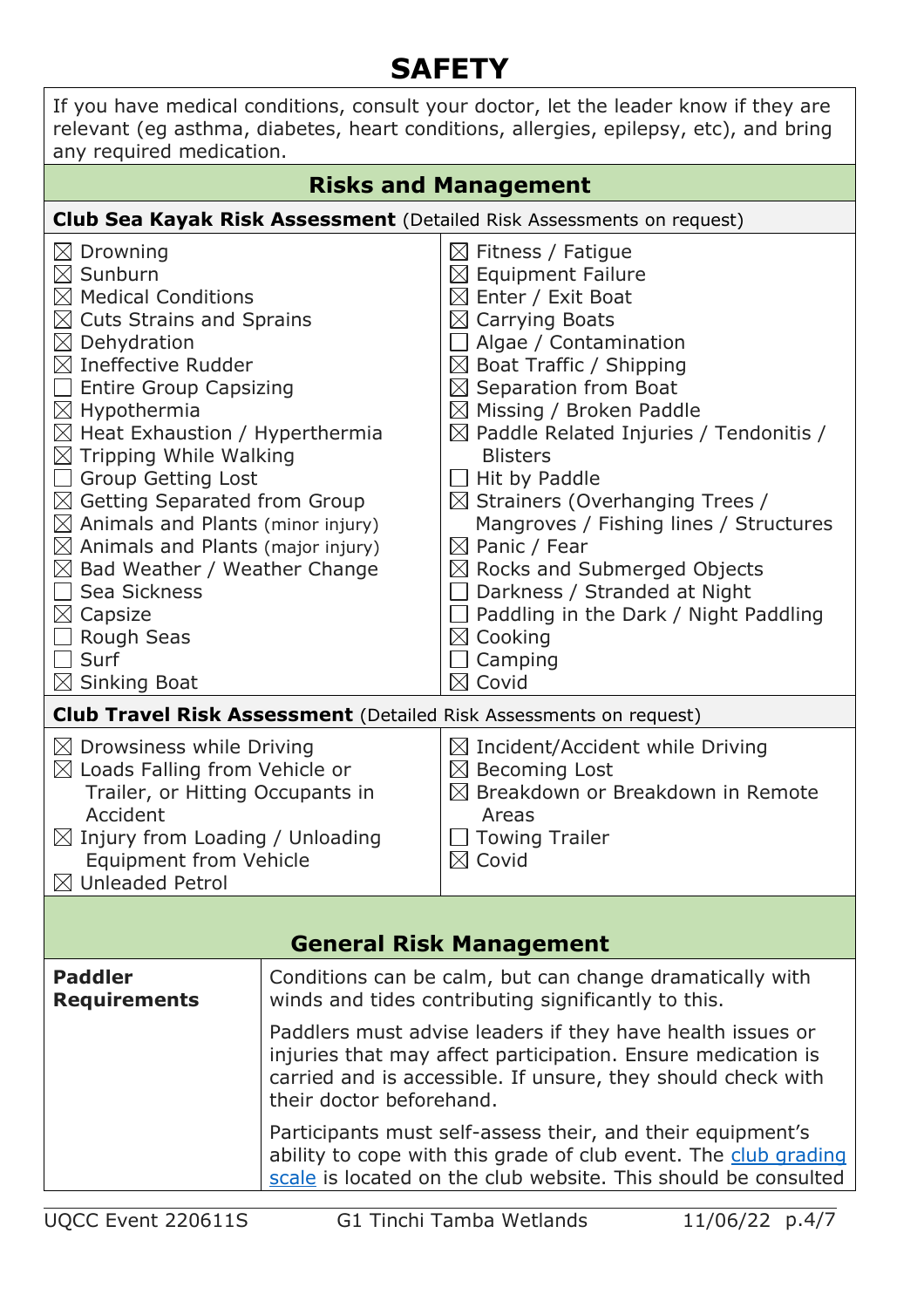|                                                          | prior to registration, and any concerns or anything needing<br>clarification should be raised with the trip leader beforehand.<br>Participants need the skills for the grade of the trip, unless<br>modified below "Additional Comments".                                                                                                                                                                                                                                                                                                                                                                                                                                      |  |  |
|----------------------------------------------------------|--------------------------------------------------------------------------------------------------------------------------------------------------------------------------------------------------------------------------------------------------------------------------------------------------------------------------------------------------------------------------------------------------------------------------------------------------------------------------------------------------------------------------------------------------------------------------------------------------------------------------------------------------------------------------------|--|--|
|                                                          | Participants should have an appropriate level of fitness. This<br>is a trip that requires a moderate fitness level and a<br>minimum sustained cruising speed as required by the paddle<br>grade.                                                                                                                                                                                                                                                                                                                                                                                                                                                                               |  |  |
| <b>Emergency</b><br><b>Contact</b><br><b>Information</b> | Coast Guard Redcliffe (VMR403)<br>$\bullet$<br>3203 5522<br>VHF: 16, 21, 63, 67, 73, 81<br>27Mhz: 88, 91<br>Coast Guard Brisbane (QF2)<br>Ph: (07) 3396 5911 Mobile: 0404 466 000 VHF 16, 73, 81<br>Phone:<br>Sat & Sun 0600 - 1800<br>• Marine Radio Moreton Bay (VZ4RQ)<br>Ph: 3396 8666 VHF: Emergency - 16 & 67, Calling 73,<br>Repeaters Bay (Nth) 81, (Sth) and outside the islands 82<br>Emergencies only - 000                                                                                                                                                                                                                                                         |  |  |
| <b>Nearest Medical</b><br><b>Help and Contacts</b>       | Hospital(s)<br>• Prince Charles Hospital: 3139 4000<br>627 Rode Rd, Chermside QLD 4032<br>Redcliffe Hospital: 3883 7777<br>$\bullet$<br>Anzac Avenue, Redcliffe QLD 4020                                                                                                                                                                                                                                                                                                                                                                                                                                                                                                       |  |  |
|                                                          | <b>Safety and Personal Equipment</b>                                                                                                                                                                                                                                                                                                                                                                                                                                                                                                                                                                                                                                           |  |  |
| <b>Personal</b><br><b>Equipment</b>                      | $\boxtimes$ Clothing you can get wet (on the water)<br>$\boxtimes$ Dry clothing (to keep warm)<br>$\boxtimes$ Equipment Requirements for Grade 1<br>$\boxtimes$ Food adequate for trip duration<br>$\boxtimes$ Footwear suitable for paddling, swimming. Extra<br>for on land. No thongs/flip flops or bare feet<br>(oysters and spiky/venomous animals can get you!)<br>$\boxtimes$ Paddle clothes to protect from cold/wind<br>(e.g. thermal/spray jacked or cag)<br>$\boxtimes$ Water and snacks accessible while paddling<br>$\boxtimes$ Sun protection (hat, sunglasses, long sleeved paddle<br>clothes sunscreen, etc)<br>$\boxtimes$ Water – 3L per day (4L if camping) |  |  |
| <b>Kayak Equipment</b>                                   | $\boxtimes$ Dry Bag<br>$\boxtimes$ Life Jacket (type II) and Paddle<br>$\boxtimes$ Paddle Tie<br>$\boxtimes$ Pump, Sponge, and Bailer                                                                                                                                                                                                                                                                                                                                                                                                                                                                                                                                          |  |  |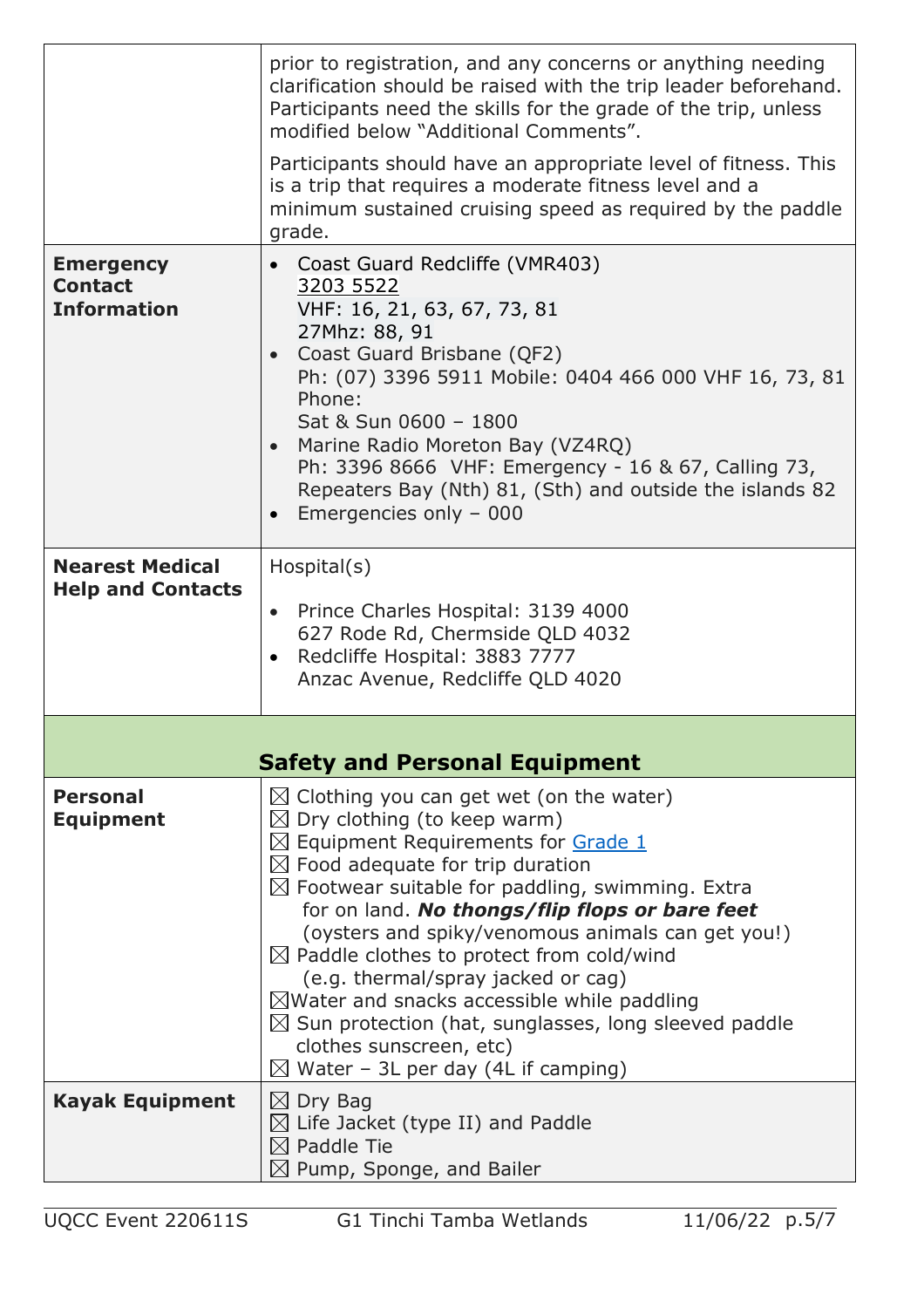|                         | $\boxtimes$ Paddle Float<br>$\boxtimes$ Spray Deck - if you have not used one <b>tell the leader</b><br>before or when you register! Pre-trip training may be needed.<br>$\boxtimes$ Suitable Craft $($ sea kayak $)$ ]<br>Whistle |                                 |                                         |
|-------------------------|------------------------------------------------------------------------------------------------------------------------------------------------------------------------------------------------------------------------------------|---------------------------------|-----------------------------------------|
| <b>Communications</b>   | <b>Flares</b><br>$\bowtie$<br>Mobile Phone<br>PLB/EPIRB                                                                                                                                                                            | <b>Signal Mirror</b><br>V-Sheet | <b>VHF Radio</b><br>$\boxtimes$ Whistle |
| <b>Safety Equipment</b> | $\boxtimes$ First Aid Kit                                                                                                                                                                                                          | $\boxtimes$ Paddle Floats       | <b>Rescue Stirrup</b>                   |
|                         | $\boxtimes$ Hand Pump                                                                                                                                                                                                              | $\boxtimes$ Repair Kit          | $\boxtimes$ Spare Paddle                |
| <b>Additional or</b>    | Please make sure you bring water (2-4 litres), lunch, snacks,                                                                                                                                                                      |                                 |                                         |
| <b>Emphasised</b>       | sun protection and foot wear. Water and snacks need to be                                                                                                                                                                          |                                 |                                         |
| <b>Equipment</b>        | accessible whilst you paddle                                                                                                                                                                                                       |                                 |                                         |
| <b>Check Paddlers'</b>  | $\boxtimes$ Bailer/Pump                                                                                                                                                                                                            | $\boxtimes$ Life Jacket         | $\boxtimes$ Suitable Craft              |
| <b>Equipment</b>        | $\boxtimes$ Footwear                                                                                                                                                                                                               | $\boxtimes$ Paddle Leash        | $\boxtimes$ Sunsmart Gear               |
| (prior to launch)       | $\boxtimes$ Medication                                                                                                                                                                                                             | $\boxtimes$ Spray Deck          | $\boxtimes$ Water                       |
|                         |                                                                                                                                                                                                                                    |                                 |                                         |

## **LOGISTICS**

| <b>Pre-Trip Meeting</b>                               |                                                                                                                                                                                                                                                                                                                                                                                                                                                                          |
|-------------------------------------------------------|--------------------------------------------------------------------------------------------------------------------------------------------------------------------------------------------------------------------------------------------------------------------------------------------------------------------------------------------------------------------------------------------------------------------------------------------------------------------------|
| <b>Boat Loading</b><br><b>Details</b>                 | Sat 15 Oct 09:00 AM Meet club shed to pack trailer                                                                                                                                                                                                                                                                                                                                                                                                                       |
| <b>Costs</b>                                          | \$10 wear and tear contribution for club gear use (per<br>day)<br>• \$ for petrol for your driver / trailer tower<br>• A few extra dollars for a coffee etc afterwards (if time).<br>Please bring cash as we like to complete reimbursing<br>everything at the end of the trip. Please bring a range of<br>notes so you can reimburse directly and immediately as<br>needed to the club, your driver, organiser for costs they may<br>have incurred on your behalf, etc. |
| <b>Additional</b><br>Comments/<br><b>Instructions</b> | Numbers will be limited by transport, the number of people<br>with sufficient skills, and the weather. Within these<br>constraints it will be first come first served and number will<br>be limited.                                                                                                                                                                                                                                                                     |

### **EVENT REGISTRATION**

| <b>Register with</b>                                                                | David Russell | Email:                                                                                                        | <b>David Russell</b>                                            |
|-------------------------------------------------------------------------------------|---------------|---------------------------------------------------------------------------------------------------------------|-----------------------------------------------------------------|
| <b>Limits on Numbers</b>   Register soon. Numbers will be limited by transport, the |               | number of people with sufficient skills, and the weather.<br>number will be limited. Trip Leader will decide. | Within these constraints it will be first come first served and |
| <b>Register by</b>                                                                  | 09 June 22    | <b>Club Event ID</b>                                                                                          | 220611S                                                         |